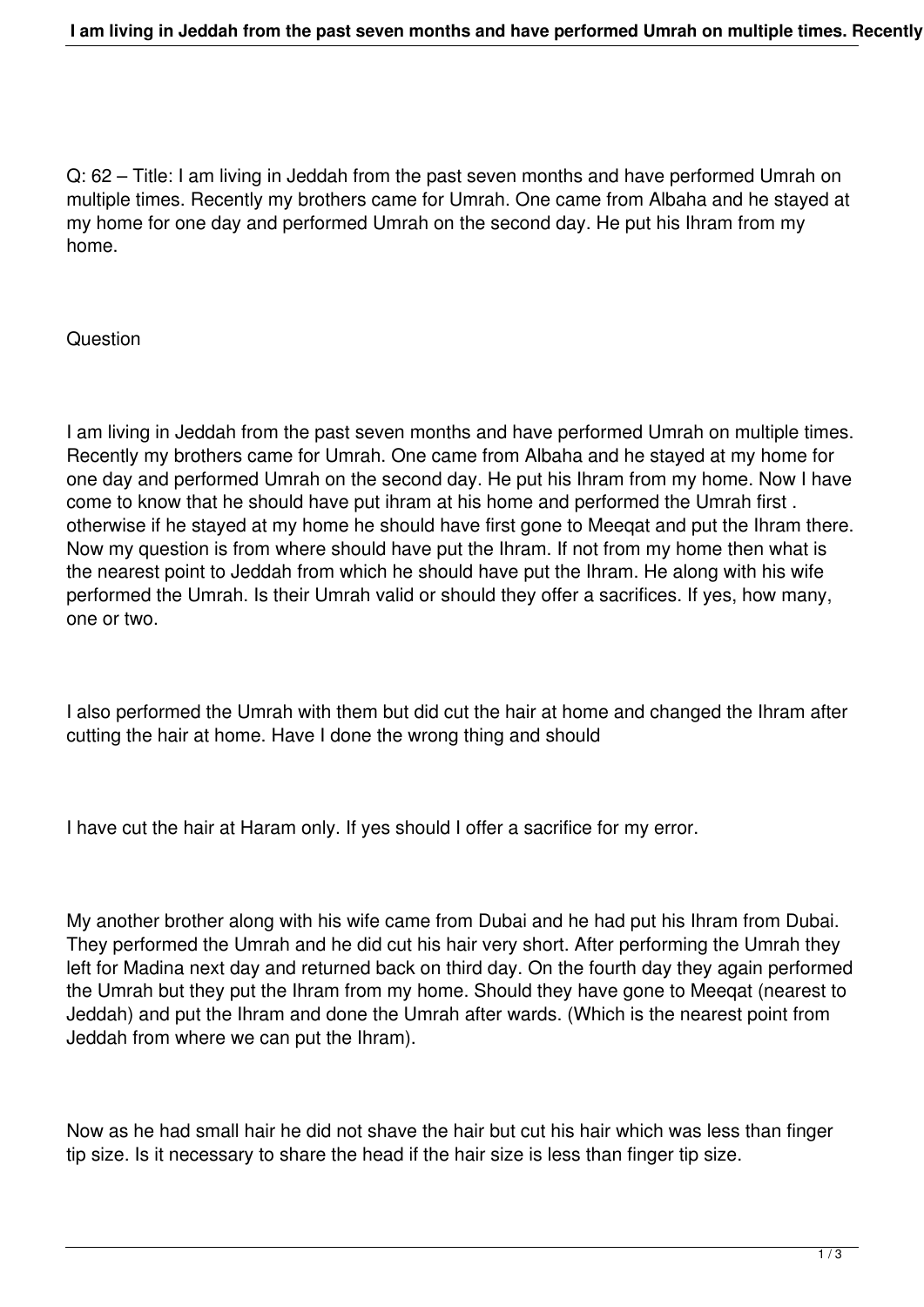Now that he has done two mistakes should he offer one sheep or two sheep. His wife cut her hair in the car. Is this method right or wrong. If wrong, should she also offer sacrifice.

I sometimes perform Umrah with the intention of performing Umrah on my mother's behalf who has died 14 years before. Where from should I put the Ihram when

I do the Umrah on behalf of my mother. Should I wear it at home (Jeddah) or should it be from the start of Meeqat. If a person does two mistakes, should he offer one sheep or two. Finally please suggest a book or website which provides information about Umrah particularly for the people who live in Jeddah.

Answer

In the name of Allah, Most Gracious, Most Merciful

Assalamu 'alaykum wa Rahmatullahi Wabarakatuh

In principal, a person has to don the ihram at the time of crossing Meeqat if he has the intention of performing Umrah.

If your brother's intention was only to visit you, then dam will not be necessary. However, if his intention was to visit you and perform Umrah, then dam (sacrifice of a goat or sheep) will be necessary. The nearest Meeqat is Al-Rabigh (Juhfah) which is almost 150 km away from Jeddah.

(Ap kay Masail, Vol.4, Pg.101, Maktabah Bayyinaat)

It is necessary for a person to cut the hair within the haram. Not doing so will render a dam compulsory upon the individual.

(Al Jami Sagheer, Pg. 165) [1]

Once they have returned from Madinah to your place, they will be considered residents (muqeem) of Jeddah. If they want to perform Umrah again, Ihram could be donned from Jeddah.